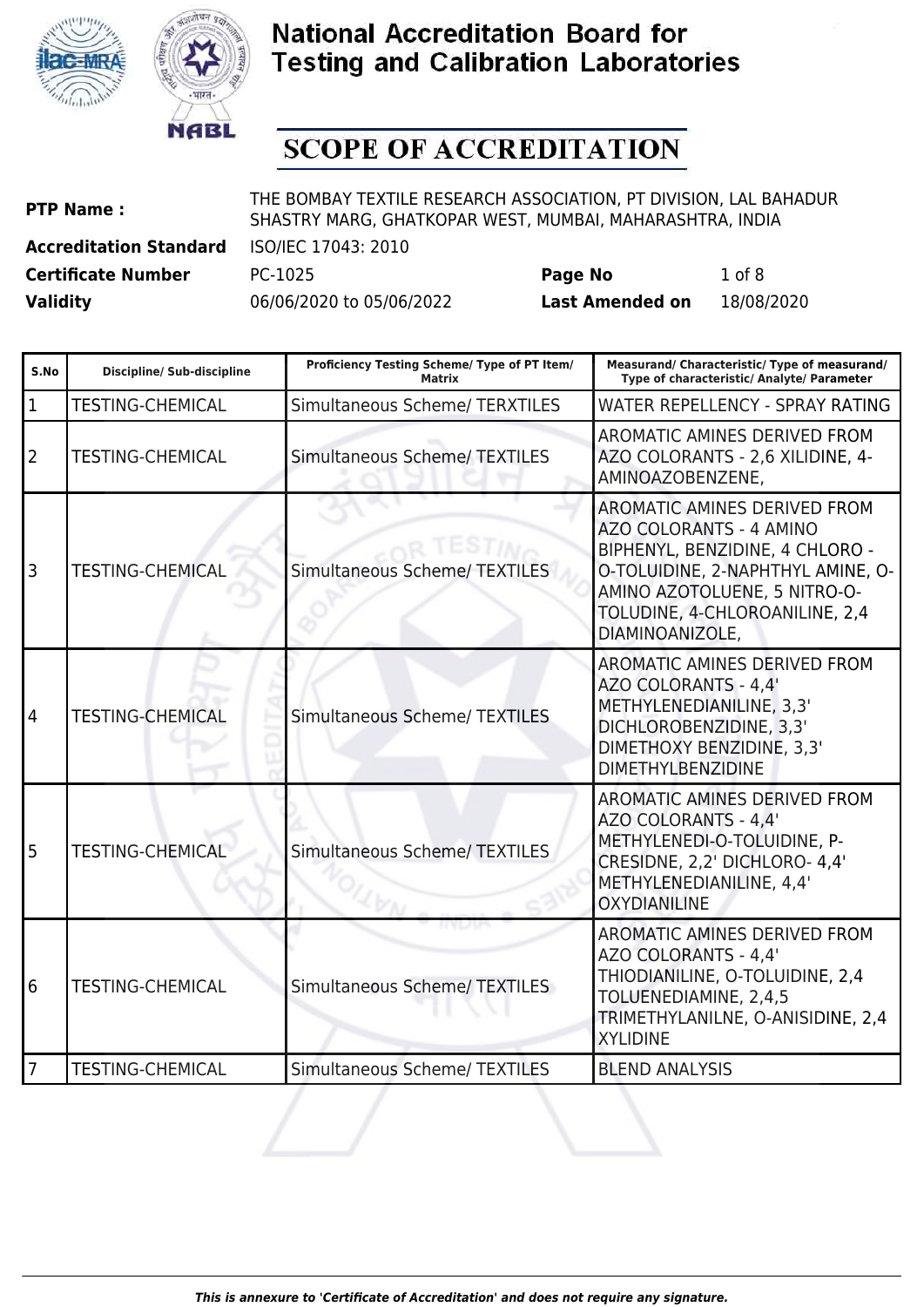



# **SCOPE OF ACCREDITATION**

**PTP Name :** THE BOMBAY TEXTILE RESEARCH ASSOCIATION, PT DIVISION, LAL BAHADUR SHASTRY MARG, GHATKOPAR WEST, MUMBAI, MAHARASHTRA, INDIA

**Accreditation Standard** ISO/IEC 17043: 2010 **Certificate Number** PC-1025 **Page No** 2 of 8

| S.No | <b>Discipline/ Sub-discipline</b> | Proficiency Testing Scheme/ Type of PT Item/<br><b>Matrix</b> | Measurand/ Characteristic/ Type of measurand/<br>Type of characteristic/ Analyte/ Parameter                                                                                                        |
|------|-----------------------------------|---------------------------------------------------------------|----------------------------------------------------------------------------------------------------------------------------------------------------------------------------------------------------|
| 8    | <b>TESTING-CHEMICAL</b>           | <b>Simultaneous Scheme/ TEXTILES</b>                          | <b>BURNING BEHAVIOUR -</b><br>MEASUREMENT OF FLAME SPREAD<br>PROPERTIES OF VERTICALLY<br><b>ORIENTED SPECIMEN</b>                                                                                  |
| 9    | <b>TESTING-CHEMICAL</b>           | <b>Simultaneous Scheme/ TEXTILES</b>                          | <b>COLOUR FASTNESS TO ARTIFICIAL</b><br>LIGHT (XENON ARC LAMP)                                                                                                                                     |
| 10   | <b>TESTING-CHEMICAL</b>           | Simultaneous Scheme/ TEXTILES                                 | <b>COLOUR FASTNESS TO BLEACHING -</b><br><b>HYPOCHLORITE</b>                                                                                                                                       |
| 11   | <b>TESTING-CHEMICAL</b>           | <b>Simultaneous Scheme/ TEXTILES</b>                          | <b>COLOUR FASTNESS TO BLEACHING -</b><br><b>PEROXIDE</b>                                                                                                                                           |
| 12   | <b>TESTING-CHEMICAL</b>           | <b>Simultaneous Scheme/ TEXTILES</b>                          | <b>COLOUR FASTNESS TO</b><br><b>CHLORINATED WATER</b>                                                                                                                                              |
| 13   | <b>TESTING-CHEMICAL</b>           | <b>Simultaneous Scheme/ TEXTILES</b>                          | <b>COLOUR FASTNESS TO DOMESTIC</b><br>AND COMMERCIAL LAUNDERING                                                                                                                                    |
| 14   | <b>TESTING-CHEMICAL</b>           | <b>Simultaneous Scheme/ TEXTILES</b>                          | <b>COLOUR FASTNESS TO DOMESTIC</b><br>AND COMMERCIAL LAUNDERING -<br>OXIDATIVE BLEACH RESPONSE USING<br>A NON-PHOSPHATE REFERENCE<br>DETERGENT INCORPORATING A LOW<br>TEMPERATURE BLEACH ACTIVATOR |
| 15   | <b>TESTING-CHEMICAL</b>           | <b>Simultaneous Scheme/ TEXTILES</b>                          | <b>COLOUR FASTNESS TO DRY</b><br><b>CLEANING</b>                                                                                                                                                   |
| 16   | <b>TESTING-CHEMICAL</b>           | <b>Simultaneous Scheme/ TEXTILES</b>                          | <b>COLOUR FASTNESS TO HOT</b><br><b>PRESSING</b>                                                                                                                                                   |
| 17   | <b>TESTING-CHEMICAL</b>           | <b>Simultaneous Scheme/ TEXTILES</b>                          | <b>COLOUR FASTNESS TO ORGANIC</b><br><b>SOLVENT</b>                                                                                                                                                |
| 18   | <b>TESTING-CHEMICAL</b>           | <b>Simultaneous Scheme/ TEXTILES</b>                          | <b>COLOUR FASTNESS TO</b><br><b>PERSPIRATION</b>                                                                                                                                                   |
| 19   | <b>TESTING-CHEMICAL</b>           | <b>Simultaneous Scheme/ TEXTILES</b>                          | <b>COLOUR FASTNESS TO RUBBING</b>                                                                                                                                                                  |
| 20   | <b>TESTING-CHEMICAL</b>           | Simultaneous Scheme/ TEXTILES                                 | <b>COLOUR FASTNESS TO SEA WATER</b>                                                                                                                                                                |
| 21   | <b>TESTING-CHEMICAL</b>           | <b>Simultaneous Scheme/ TEXTILES</b>                          | <b>COLOUR FASTNESS TO WASHING</b>                                                                                                                                                                  |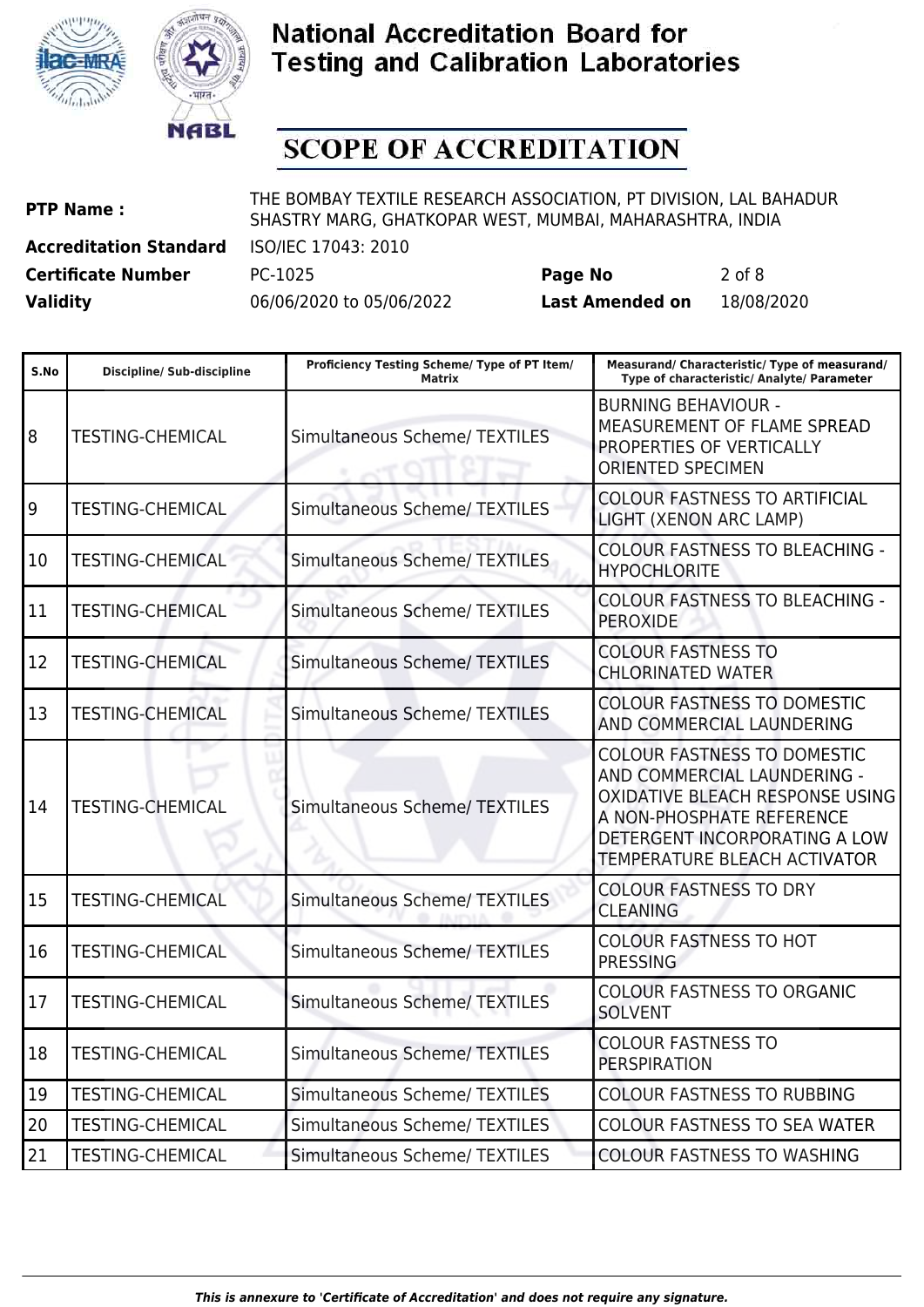



# **SCOPE OF ACCREDITATION**

**PTP Name :** THE BOMBAY TEXTILE RESEARCH ASSOCIATION, PT DIVISION, LAL BAHADUR SHASTRY MARG, GHATKOPAR WEST, MUMBAI, MAHARASHTRA, INDIA

**Accreditation Standard** ISO/IEC 17043: 2010

**Certificate Number** PC-1025 **Page No** 3 of 8

| S.No | <b>Discipline/ Sub-discipline</b> | Proficiency Testing Scheme/ Type of PT Item/<br><b>Matrix</b> | Measurand/ Characteristic/ Type of measurand/<br>Type of characteristic/ Analyte/ Parameter           |
|------|-----------------------------------|---------------------------------------------------------------|-------------------------------------------------------------------------------------------------------|
| 22   | <b>TESTING-CHEMICAL</b>           | <b>Simultaneous Scheme/ TEXTILES</b>                          | <b>COLOUR FASTNESS TO WASHING</b><br>WITH SOAP OR SOAP AND SODA                                       |
| 23   | <b>TESTING-CHEMICAL</b>           | <b>Simultaneous Scheme/ TEXTILES</b>                          | <b>COLOUR FASTNESS TO WATER</b>                                                                       |
| 24   | <b>TESTING-CHEMICAL</b>           | <b>Simultaneous Scheme/ TEXTILES</b>                          | DIMENSIONAL CHANGES OF FABRIC<br><b>AFTER HOME LAUNDERING</b>                                         |
| 25   | <b>TESTING-CHEMICAL</b>           | <b>Simultaneous Scheme/ TEXTILES</b>                          | DIMENSIONAL CHANGES OF<br><b>GARMENT AFTER HOME LAUNDERING</b>                                        |
| 26   | <b>TESTING-CHEMICAL</b>           | <b>Simultaneous Scheme/ TEXTILES</b>                          | DIMENSIONAL CHANGES ON<br><b>SOAKING IN WATER</b>                                                     |
| 27   | <b>TESTING-CHEMICAL</b>           | <b>Simultaneous Scheme/ TEXTILES</b>                          | <b>ESTIMATION OF FATTY MATTER,</b><br>FATS/WAXES, ASH CONTENT                                         |
| 28   | <b>TESTING-CHEMICAL</b>           | <b>Simultaneous Scheme/ TEXTILES</b>                          | <b>EXTRACTABLE HEAVY METALS - Sb,</b><br>Cu, Pb, Ni, Co, Cd, As, Cr, Hg,                              |
| 29   | <b>TESTING-CHEMICAL</b>           | <b>Simultaneous Scheme/ TEXTILES</b>                          | <b>FLAMMABILITY AND FLAME</b><br>RESISTANCE OF TEXTILE FABRICS -<br>HORIZONTALLY ORIENTED SPECIMEN    |
| 30   | <b>TESTING-CHEMICAL</b>           | <b>Simultaneous Scheme/ TEXTILES</b>                          | <b>FLAMMABILITY OF CLOTHING</b><br><b>TEXTILES (45 DEGREE INCLINED</b><br><b>FLAMMABILITY TESTER)</b> |
| 31   | <b>TESTING-CHEMICAL</b>           | <b>Simultaneous Scheme/ TEXTILES</b>                          | <b>FREE FORMALDEHYDE</b>                                                                              |
| 32   | <b>TESTING-CHEMICAL</b>           | <b>Simultaneous Scheme/ TEXTILES</b>                          | <b>IDENTIFICATION OF FIBRES</b>                                                                       |
| 33   | <b>TESTING-CHEMICAL</b>           | <b>Simultaneous Scheme/ TEXTILES</b>                          | MERCERISATION IN COTTON -<br><b>BARIUM ACTIVITY NUMBER</b>                                            |
| 34   | <b>TESTING-CHEMICAL</b>           | <b>Simultaneous Scheme/ TEXTILES</b>                          | MOISTURE CONTENT                                                                                      |
| 35   | <b>TESTING-CHEMICAL</b>           | <b>Simultaneous Scheme/ TEXTILES</b>                          | pH OF AQUEOUE EXTRACT                                                                                 |
| 36   | <b>TESTING-CHEMICAL</b>           | <b>Simultaneous Scheme/ TEXTILES</b>                          | RELEASED FORMALDEHYDE                                                                                 |
| 37   | <b>TESTING-CHEMICAL</b>           | <b>Simultaneous Scheme/ TEXTILES</b>                          | RESISTANCE TO PENETRATION BY<br>WATER OF FABRICS BY HYDROSTATIC<br><b>HEAD TEST</b>                   |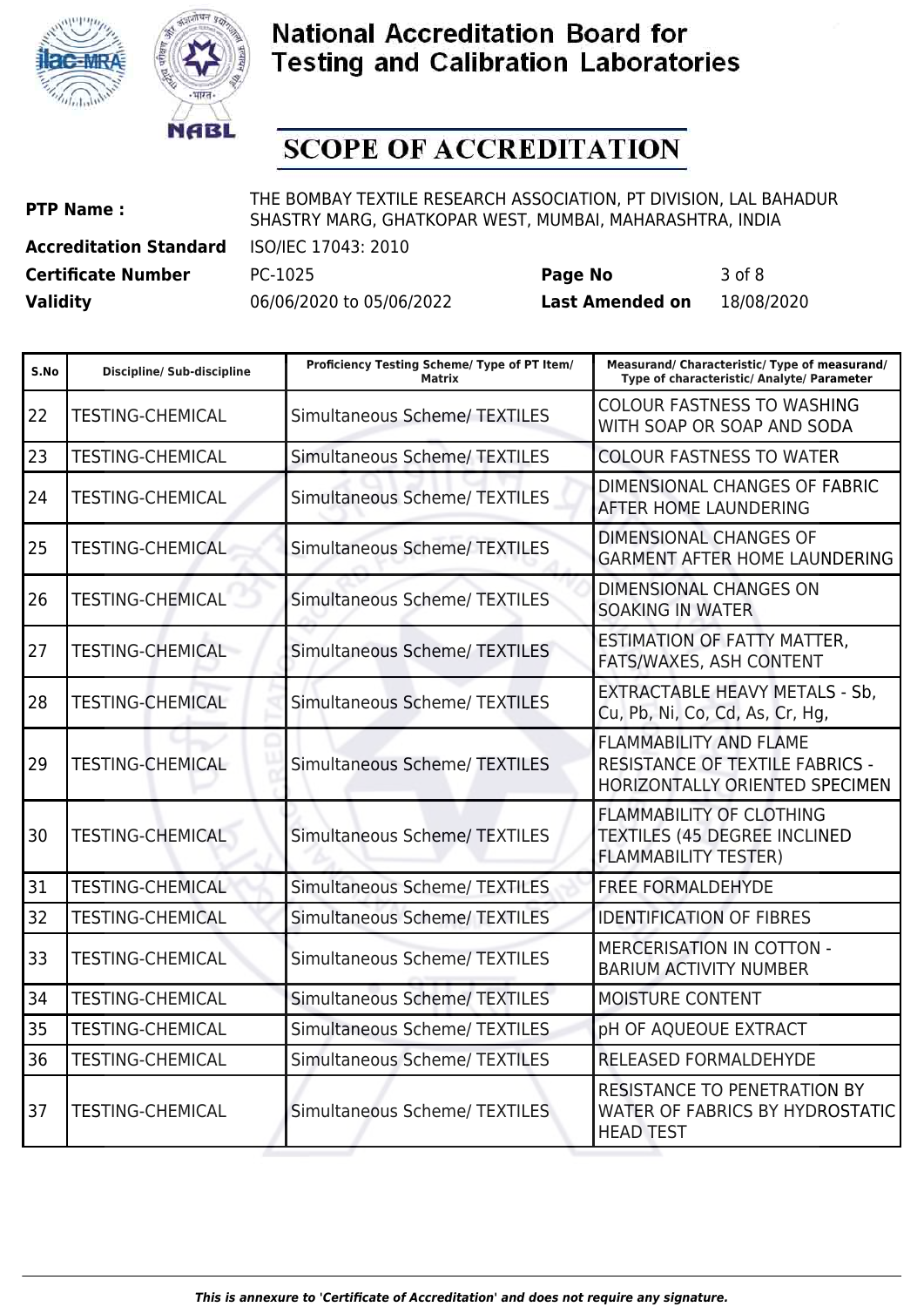



# **SCOPE OF ACCREDITATION**

**PTP Name :** THE BOMBAY TEXTILE RESEARCH ASSOCIATION, PT DIVISION, LAL BAHADUR SHASTRY MARG, GHATKOPAR WEST, MUMBAI, MAHARASHTRA, INDIA

**Certificate Number** PC-1025 **Page No** 4 of 8

**Accreditation Standard** ISO/IEC 17043: 2010

| S.No | <b>Discipline/ Sub-discipline</b> | Proficiency Testing Scheme/ Type of PT Item/<br><b>Matrix</b>   | Measurand/ Characteristic/ Type of measurand/<br>Type of characteristic/ Analyte/ Parameter    |
|------|-----------------------------------|-----------------------------------------------------------------|------------------------------------------------------------------------------------------------|
| 38   | <b>TESTING-CHEMICAL</b>           | <b>Simultaneous Scheme/ TEXTILES</b>                            | <b>SCOURING LOSS</b>                                                                           |
| 39   | <b>TESTING-CHEMICAL</b>           | <b>Simultaneous Scheme/ TEXTILES</b>                            | TOTAL HEAVY METALS - Sb, Cu, Pb,<br>Ni, Co, Cd, As, Cr, Hg                                     |
| 40   | <b>TESTING-CHEMICAL</b>           | <b>Simultaneous Scheme/ TEXTILES</b>                            | <b>WATER SOLUBLE MATTER</b>                                                                    |
| 41   | <b>TESTING-CHEMICAL</b>           | <b>Simultaneous Scheme/ TEXTILES</b>                            | <b>WHITENESS BY REFLECTANCE</b><br><b>MEASUREMENT</b>                                          |
| 42   | <b>TESTING-MECHANICAL</b>         | Simultaneous Scheme/ GEO GRID                                   | TENSILE PROPERTIES OF GEOGRID BY<br>THE SINGLE RIB TENSILE METHOD -<br><b>ELONGATION %</b>     |
| 43   | <b>TESTING-MECHANICAL</b>         | Simultaneous Scheme/ GEO GRID                                   | TENSILE PROPERTIES OF GEOGRID BY<br>THE SINGLE RIB TENSILE METHOD -<br><b>TENSILE STRENGTH</b> |
| 44   | <b>TESTING-MECHANICAL</b>         | Simultaneous Scheme/ GEO<br><b>MEMBRANES</b>                    | 2 % SECANT MODULUS FOR<br>POLYETHYLENE GEOMEMBRANES                                            |
| l 45 | <b>TESTING-MECHANICAL</b>         | Simultaneous Scheme/ GEO<br><b>MEMBRANES</b>                    | <b>CARBON BLACK IN OLEFIN PLASTICS</b>                                                         |
| 46   | <b>TESTING-MECHANICAL</b>         | Simultaneous Scheme/ GEO<br><b>MEMBRANES</b>                    | DENSITY AND SPECIFIC GRAVITY<br>(RELATIVE DENSITY) OF PLASTIC BY<br><b>DISPLACEMENT</b>        |
| 47   | <b>TESTING-MECHANICAL</b>         | Simultaneous Scheme/ GEO<br><b>MEMBRANES</b><br><b>TA SPAIN</b> | <b>ENVIRONMENTAL STRESS CRACKING</b><br>OF ETHYLENE PLASTICS                                   |
| 48   | <b>TESTING-MECHANICAL</b>         | Simultaneous Scheme/ GEO<br><b>MEMBRANES</b>                    | FLOW RATE OF THERMOPLASTICS BY<br>EXTRUSION PLASTOMETER (MELT<br><b>FLOW INDEX)</b>            |
| 49   | <b>TESTING-MECHANICAL</b>         | Simultaneous Scheme/ GEO<br><b>MEMBRANES</b>                    | <b>INDEX PUNCTURE RESISTANCE OF</b><br><b>GEO MEMBRANES AND RELATED</b><br><b>PRODUCTS</b>     |
| 50   | <b>TESTING-MECHANICAL</b>         | Simultaneous Scheme/ GEO<br><b>MEMBRANES</b>                    | INITIAL TEAR RESISTANCE OF<br>PLASTIC FILM AND SHEETING                                        |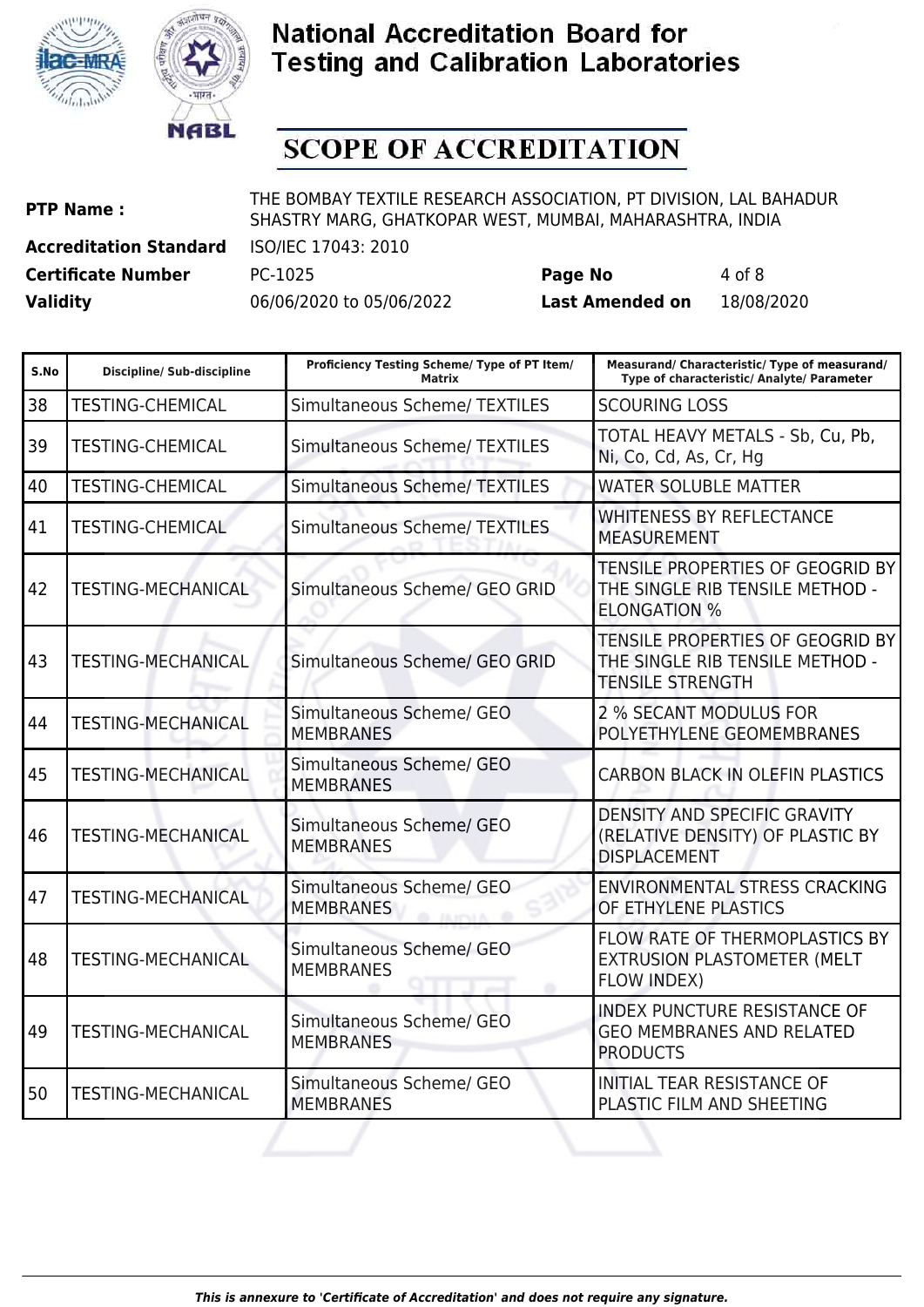



# **SCOPE OF ACCREDITATION**

| <b>PTP Name:</b> |  |
|------------------|--|
|------------------|--|

THE BOMBAY TEXTILE RESEARCH ASSOCIATION, PT DIVISION, LAL BAHADUR SHASTRY MARG, GHATKOPAR WEST, MUMBAI, MAHARASHTRA, INDIA

**Accreditation Standard** ISO/IEC 17043: 2010

**Certificate Number** PC-1025 **Page No** 5 of 8 **Validity** 06/06/2020 to 05/06/2022 **Last Amended on** 18/08/2020

| S.No | <b>Discipline/ Sub-discipline</b> | Proficiency Testing Scheme/ Type of PT Item/<br><b>Matrix</b> | Measurand/ Characteristic/ Type of measurand/<br>Type of characteristic/ Analyte/ Parameter                                            |
|------|-----------------------------------|---------------------------------------------------------------|----------------------------------------------------------------------------------------------------------------------------------------|
| 51   | <b>TESTING-MECHANICAL</b>         | Simultaneous Scheme/ GEO<br><b>MEMBRANES</b>                  | PERFORMANCE TENSILE STRENGTH<br>AND ELONGATION OF<br><b>GEOMEMBRANES USING WIDE STRIP</b><br><b>TESTING</b>                            |
| 52   | <b>TESTING-MECHANICAL</b>         | Simultaneous Scheme/ GEO<br><b>MEMBRANES</b>                  | <b>TENSILE PROPERTIES - ELONGATION</b><br>OF NON-REINFORCED POLYETHYLENE<br>AND NON-REINFORCED FLEXIBLE<br>POLYPROPYLENE GEO MEMBRANES |
| 53   | <b>TESTING-MECHANICAL</b>         | Simultaneous Scheme/ GEO<br><b>MEMBRANES</b>                  | TENSILE PROPERTIES OF NON-<br>REINFORCED POLYETHYLENE AND<br><b>NON-REINFORCED FLEXIBLE</b><br>POLYPROPYLENE GEO MEMBRANES             |
| 54   | <b>TESTING-MECHANICAL</b>         | Simultaneous Scheme/ GEO<br><b>TEXTILES</b>                   | DYNAMIC PERFORATION (CONE<br>DROP) TEST                                                                                                |
| 55   | <b>TESTING-MECHANICAL</b>         | Simultaneous Scheme/ GEO<br><b>TEXTILES</b>                   | <b>GRAB BREAKING LOAD AND</b><br><b>ELONGATION OF GEO TEXTILES</b>                                                                     |
| 56   | <b>TESTING-MECHANICAL</b>         | Simultaneous Scheme/ GEO<br><b>TEXTILES</b>                   | <b>MASS PER UNIT AREA OF</b><br><b>GEOTEXTILES</b>                                                                                     |
| 57   | <b>TESTING-MECHANICAL</b>         | Simultaneous Scheme/ GEO<br><b>TEXTILES</b>                   | PORE SIZE CHARACTERISTICS OF<br><b>GEOTEXTILES BY CAPILLARY FLOW</b><br><b>TEST</b>                                                    |
| 58   | <b>TESTING-MECHANICAL</b>         | Simultaneous Scheme/ GEO<br><b>TEXTILES</b>                   | <b>SEAM STRENGTH AND SEAM</b><br>EFFICIENCY OF SEWN GEOTEXTILES                                                                        |
| 59   | <b>TESTING-MECHANICAL</b>         | Simultaneous Scheme/ GEO<br>۵<br><b>TEXTILES</b>              | STATIC PUNCTURE STRENGTH OF<br><b>GEOTEXTILES AND GEOTEXTILE</b><br>RELATED PRODUCTS USING A 50 MM<br><b>PROBE</b>                     |
| 60   | <b>TESTING-MECHANICAL</b>         | Simultaneous Scheme/ GEO<br><b>TEXTILES</b>                   | <b>TENSILE PROPERTIES OF</b><br><b>GEOTEXTILES BY THE WIDE WIDTH</b><br><b>STRIP METHOD</b>                                            |
| 61   | TESTING-MECHANICAL                | Simultaneous Scheme/ GEO<br><b>TEXTILES</b>                   | <b>TRAPEZOID TEAR RESISTANCE OF</b><br><b>GEO TEXTILES</b>                                                                             |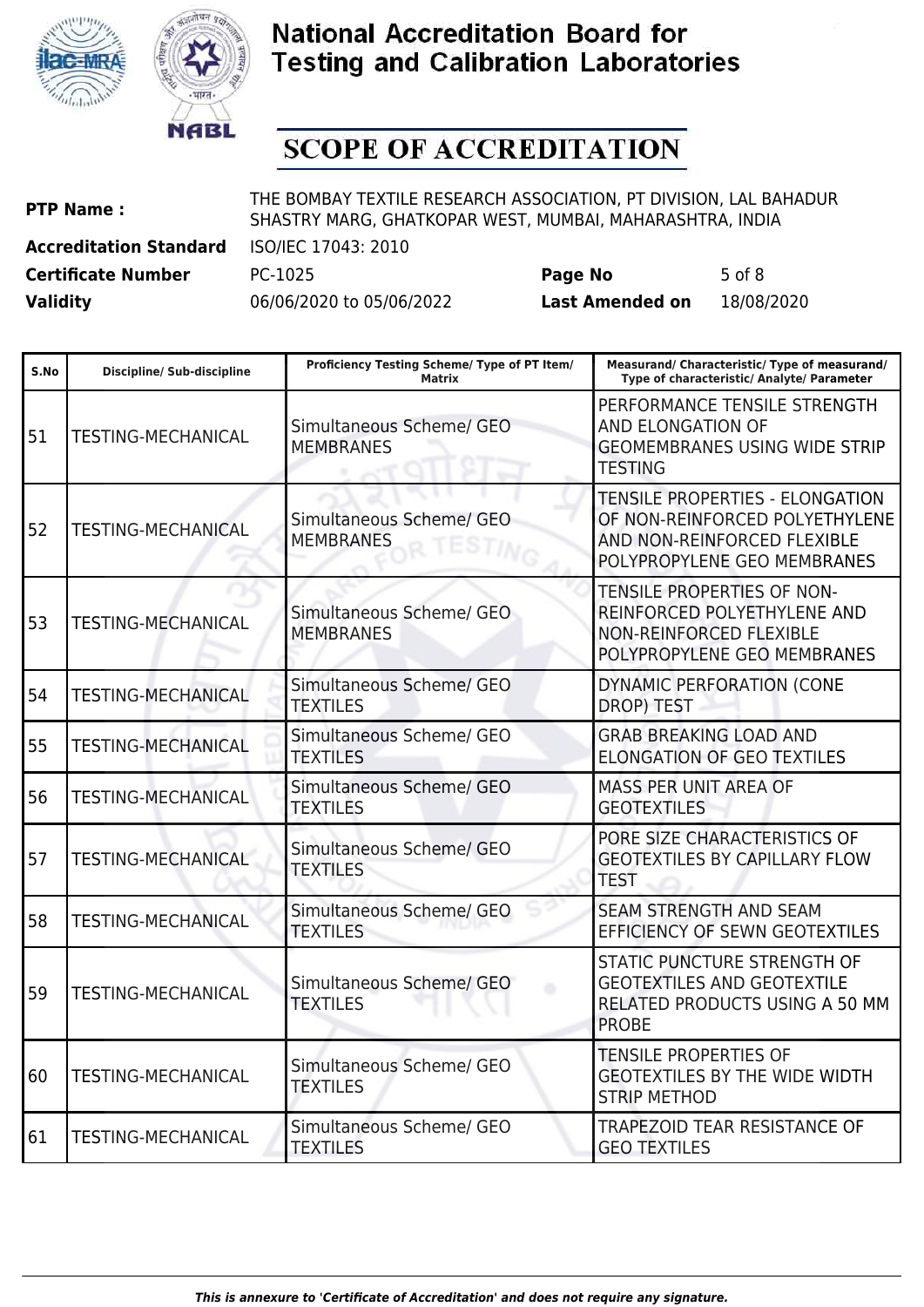



# **SCOPE OF ACCREDITATION**

**PTP Name :** THE BOMBAY TEXTILE RESEARCH ASSOCIATION, PT DIVISION, LAL BAHADUR SHASTRY MARG, GHATKOPAR WEST, MUMBAI, MAHARASHTRA, INDIA

**Certificate Number** PC-1025 **Page No** 6 of 8

**Accreditation Standard** ISO/IEC 17043: 2010

| S.No | <b>Discipline/ Sub-discipline</b> | Proficiency Testing Scheme/ Type of PT Item/<br><b>Matrix</b> | Measurand/ Characteristic/ Type of measurand/<br>Type of characteristic/ Analyte/ Parameter                  |
|------|-----------------------------------|---------------------------------------------------------------|--------------------------------------------------------------------------------------------------------------|
| 62   | <b>TESTING-MECHANICAL</b>         | Simultaneous Scheme/ GEO<br><b>TEXTILES</b>                   | WATER PERMEABILITY OF GEO<br><b>TEXTILES BY PERMITTIVITY METHOD</b>                                          |
| 63   | <b>TESTING-MECHANICAL</b>         | Simultaneous Scheme/ TEXTILE                                  | PHYSICAL PROPERTIES OF COTTON<br>FIBRES BY HIGH VOLUME<br>INSTRUMENT (HVI) - MICRONAIRE                      |
| 64   | <b>TESTING-MECHANICAL</b>         | <b>Simultaneous Scheme/ TEXTILE</b>                           | THICKNESS OF FABRIC (WOVEN AND<br><b>KNITTED FABRIC)</b>                                                     |
| 65   | <b>TESTING-MECHANICAL</b>         | <b>Simultaneous Scheme/ TEXTILES</b>                          | ABRASION RESISTANCE OF TEXTILE<br><b>FABRICS (MARTINDALE ABRASION</b><br><b>TESTER METHOD)</b>               |
| 66   | <b>TESTING-MECHANICAL</b>         | <b>Simultaneous Scheme/ TEXTILES</b>                          | AIR PERMEABILITY OF TEXTILE<br><b>FABRICS</b>                                                                |
| 67   | <b>TESTING-MECHANICAL</b>         | <b>Simultaneous Scheme/ TEXTILES</b>                          | <b>BREAKING STRENGTH OF FABRIC -</b><br><b>STRIP AND GRAB</b>                                                |
| 68   | <b>TESTING-MECHANICAL</b>         | <b>Simultaneous Scheme/ TEXTILES</b>                          | <b>BURSTING STRENGTH OF TEXTILE</b><br><b>FABRICS - DIAPHRAGM BURSTING</b><br>STRENGTH TESTER METHOD         |
| 69   | <b>TESTING-MECHANICAL</b>         | <b>Simultaneous Scheme/ TEXTILES</b>                          | <b>COUNT OF YARN REMOVED FROM</b><br><b>FABRICS</b>                                                          |
| 70   | <b>TESTING-MECHANICAL</b>         | <b>Simultaneous Scheme/ TEXTILES</b>                          | <b>CREASE RECOVERY ANGLE BY</b><br>MEASURING ANGLE OF RECOVERY                                               |
| 71   | <b>TESTING-MECHANICAL</b>         | <b>Simultaneous Scheme/ TEXTILES</b>                          | <b>ELONGATION AT BREAK % OF FABRIC</b><br>- STRIP AND GRAB                                                   |
| 72   | <b>TESTING-MECHANICAL</b>         | <b>Simultaneous Scheme/ TEXTILES</b>                          | <b>ELONGATION AT BREAK OF SINGLE</b><br><b>YARN</b>                                                          |
| 73   | <b>TESTING-MECHANICAL</b>         | <b>Simultaneous Scheme/ TEXTILES</b>                          | <b>FABRIC PROPENSITY TO SURFACE</b><br><b>FUZZING AND TO PILLING : MODIFIED</b><br><b>MARTINDALE METHOD)</b> |
| 74   | <b>TESTING-MECHANICAL</b>         | <b>Simultaneous Scheme/ TEXTILES</b>                          | FAILURE IN SEWN SEAMS OF WOVEN<br><b>APPAREL FABRICS</b>                                                     |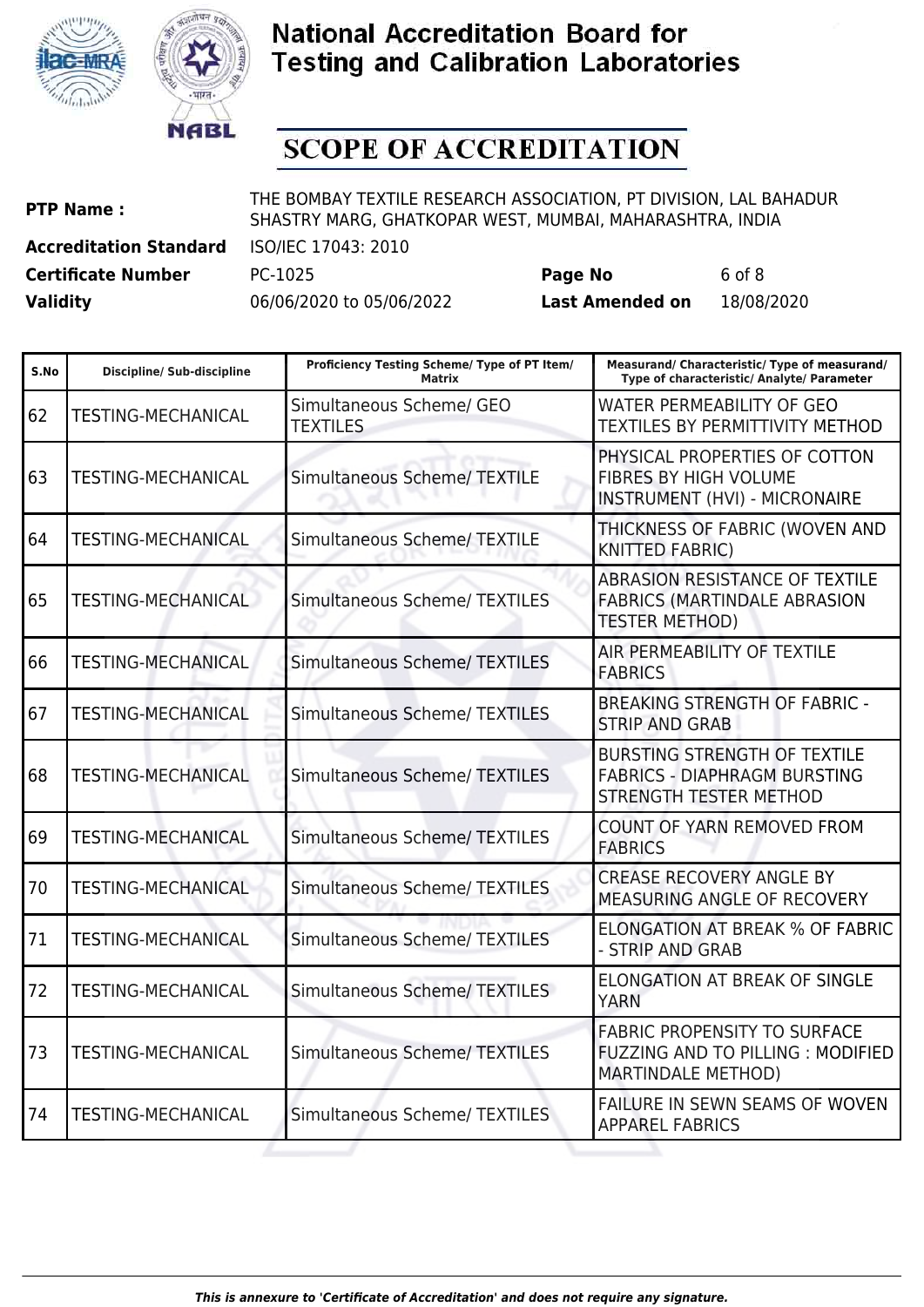

![](_page_6_Picture_1.jpeg)

# **SCOPE OF ACCREDITATION**

**PTP Name :** THE BOMBAY TEXTILE RESEARCH ASSOCIATION, PT DIVISION, LAL BAHADUR SHASTRY MARG, GHATKOPAR WEST, MUMBAI, MAHARASHTRA, INDIA

**Certificate Number** PC-1025 **Page No** 7 of 8

**Accreditation Standard** ISO/IEC 17043: 2010

| S.No | <b>Discipline/ Sub-discipline</b> | Proficiency Testing Scheme/ Type of PT Item/<br>Matrix | Measurand/ Characteristic/ Type of measurand/<br>Type of characteristic/ Analyte/ Parameter                                  |
|------|-----------------------------------|--------------------------------------------------------|------------------------------------------------------------------------------------------------------------------------------|
| 75   | <b>TESTING-MECHANICAL</b>         | <b>Simultaneous Scheme/ TEXTILES</b>                   | <b>IMPERFECTION PER UNIT LENGTH OF</b><br>TEXTILE STRAND - HAIRINESS INDEX                                                   |
| 76   | <b>TESTING-MECHANICAL</b>         | <b>Simultaneous Scheme/ TEXTILES</b>                   | <b>IMPERFECTION PER UNIT LENGTH OF</b><br>TEXTILE STRAND - SH (-)                                                            |
| 77   | <b>TESTING-MECHANICAL</b>         | <b>Simultaneous Scheme/ TEXTILES</b>                   | <b>IMPERFECTION PER UNIT LENGTH OF</b><br>TEXTILE STRAND - THIN (-50%),<br>THICK (+50%), NEPS (+200%)                        |
| 78   | <b>TESTING-MECHANICAL</b>         | <b>Simultaneous Scheme/ TEXTILES</b>                   | LEA COUNT OF SPUN YARNS                                                                                                      |
| 79   | <b>TESTING-MECHANICAL</b>         | <b>Simultaneous Scheme/ TEXTILES</b>                   | LEA STRENGTH OF SPUN YARNS                                                                                                   |
| 80   | <b>TESTING-MECHANICAL</b>         | <b>Simultaneous Scheme/ TEXTILES</b>                   | LENGTH AND WIDTH OF FABRIC                                                                                                   |
| 81   | <b>TESTING-MECHANICAL</b>         | <b>Simultaneous Scheme/ TEXTILES</b>                   | <b>MOISTURE CONTENT</b>                                                                                                      |
| 82   | <b>TESTING-MECHANICAL</b>         | <b>Simultaneous Scheme/ TEXTILES</b>                   | PHYSCIAL PROPERTIES OF COTTON<br>FIBRE BY HVI - UNIFORMITY RATIO                                                             |
| 83   | <b>TESTING-MECHANICAL</b>         | <b>Simultaneous Scheme/ TEXTILES</b>                   | PHYSICAL PROPERTIES OF COTTON<br><b>FIBRES BY HIGH VOLUME</b><br>INSTRUMENT (HVI) - TENACITY                                 |
| 84   | TESTING-MECHANICAL                | <b>Simultaneous Scheme/ TEXTILES</b>                   | PHYSICAL PROPERTIES OF COTTON<br><b>FIBRES BY HIGH VOLUME</b><br><b>INSTRUMENT (HVI) 2.5% SPAN</b><br><b>LENGTH</b>          |
| 85   | <b>TESTING-MECHANICAL</b>         | <b>Simultaneous Scheme/ TEXTILES</b>                   | PILLING RESISTANCE - ICI PILL BOX<br><b>METHOD</b>                                                                           |
| 86   | <b>TESTING-MECHANICAL</b>         | <b>Simultaneous Scheme/ TEXTILES</b>                   | PILLING RESISTANCE AND OTHER<br><b>RELATED SURFACE CHANGES OF</b><br><b>TEXTILE FABRICS: RANDOM TUMBLE</b><br>PILLING TESTER |
| 87   | <b>TESTING-MECHANICAL</b>         | <b>Simultaneous Scheme/ TEXTILES</b>                   | RESISTANCE TO SLIPPAGE OF YARNS<br>IN WOVEN FABRICS USING A<br>STANDARD SEAM AT 6 AND 6.4 MM<br><b>OPENING</b>               |
| 88   | <b>TESTING-MECHANICAL</b>         | <b>Simultaneous Scheme/ TEXTILES</b>                   | SINGLE RIP TEAR STRENGTH                                                                                                     |